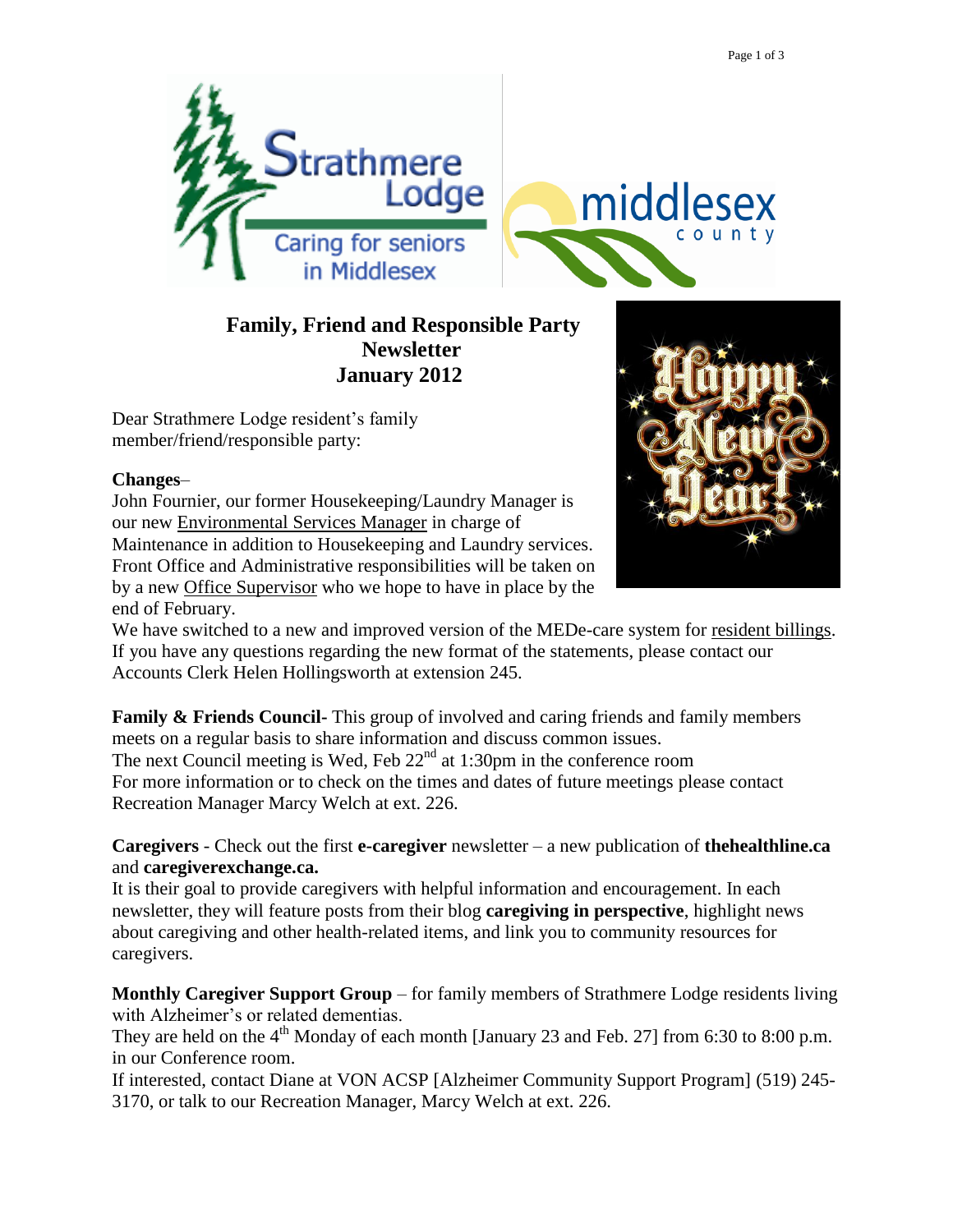**Walkers** –For safety reasons a resident should not be pushed when sitting on a walker. The back support sling can give way resulting in a fall and possible injury. The seat on a walker is meant for short term use such as in a rest break.

**Christmas Parade-** thanks to the Adjuvant group, palliative care bunch, physiotherapy team, kitchen cluster, Ladies Auxiliary, Bear Creek troop, and housekeeping/laundry assembly for pulling together and participating in our annual Strathmere Lodge Christmas Parade on Dec. 22nd.

**Feeling unwell? -** Please do not visit Strathmere Lodge if you or anyone in your home has a cold or symptoms of the "flu" [intestinal or respiratory].

While in the Home please be sure to use our waterless hand cleanser before and after visiting with your resident, upon entering, and as you are leaving our Home.

**Activity Calendar –** Don't forget to pick up and check out the monthly Activity calendars [available in each RHA [Resident Home Area]] for events that you may find of interest and would like to attend along with your resident friend/family member.

You are encouraged to join us at anytime, especially for whole home activities such as:

Resident Fashion Show with Geri-Fashions on Wed, Feb 8<sup>th</sup> at 2:00pm

Cam Denomme entertains on Fri, Feb  $10^{th}$  at 2:00pm

Auxiliary Valentine's Day Tea on Tues, Feb 14<sup>th</sup> at 2:00pm with entertainment by Evergreen.

**Tuck Shop Vouchers**- for Christmas, the Strathmere Lodge Ladies Auxiliary generously gave each resident in our Home a \$10.00 voucher to spend at our Tuck Shop.

Recreation staff will assist residents to the Tuck Shop over the next couple of months to take them "shopping".

Many heartfelt thanks go out to our Ladies Auxiliary for their continued hard work, generosity and kindness.



**Foot Care –** Basic foot care such as standard nail clipping is part of regular resident hygiene here at the Lodge and provided at no charge as part of our resident bathing service.

If a resident requires a specialized foot-care service [especially if he/she is an insulin dependent diabetic or has corns and the like], the Strathmere Lodge Foot-Care Nurse can provide this service for a fee.

You are welcome to make alternate arrangements for specialized foot care with another provider [podiatrist, chiropodist or the like] if you prefer.

The cost for each ½ hour specialized foot care visit by our Foot-Care Nurse is \$25.

Under the LTCH Act anyone requesting specialized services [e.g. from the Foot-Care Nurse] is required to sign an agreement to that effect. Please contact our office staff to amend the Purchase Service Agreement if you want us to provide that service.

If you have any questions or concerns whatsoever, please contact Chris Saxby, our Director of Care.